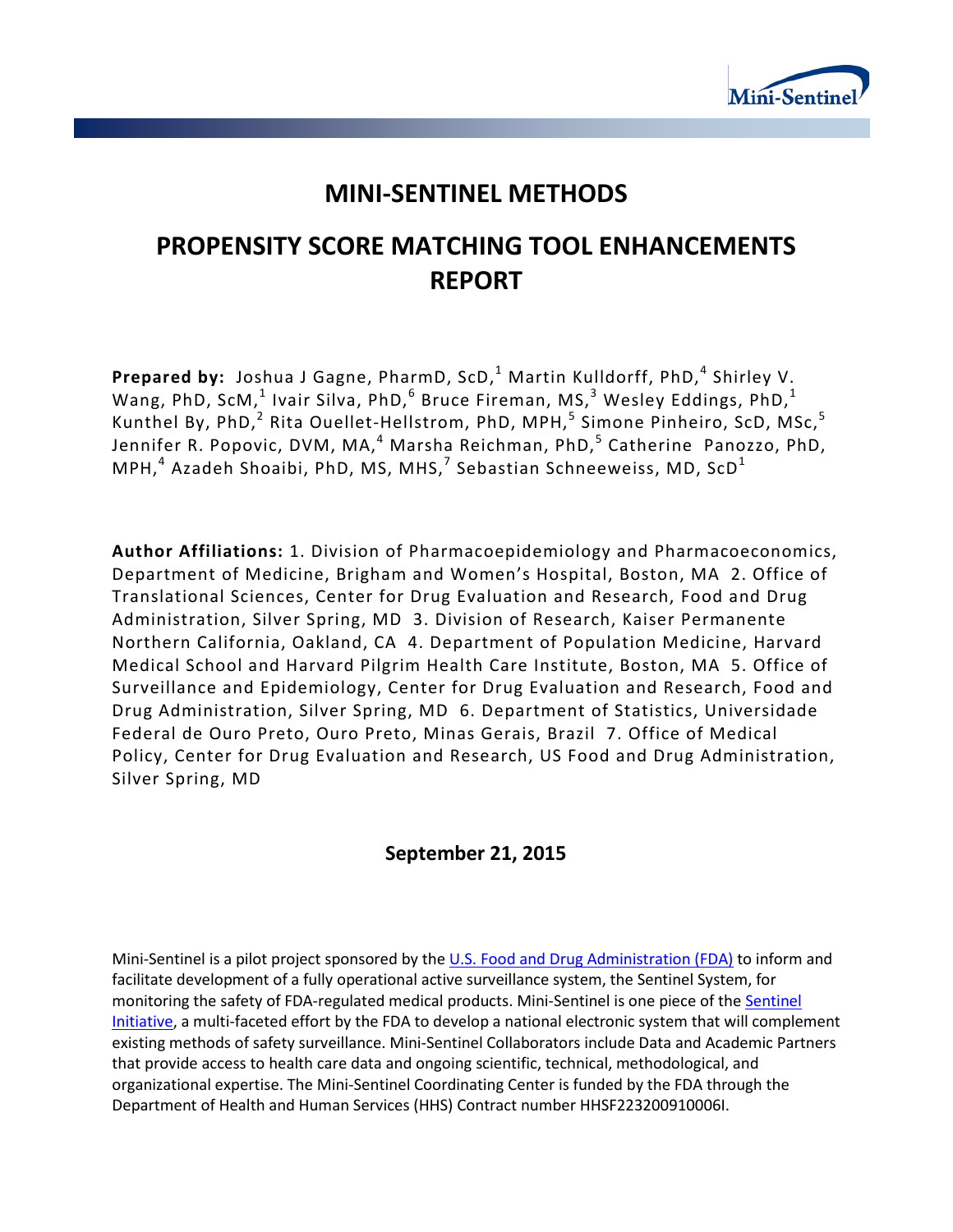

## **Mini-Sentinel Methods**

# **Propensity Score Matching Tool Enhancements Report**

|                                                                                          | <b>Table of Contents</b> |                                                                                       |  |  |  |  |  |  |  |
|------------------------------------------------------------------------------------------|--------------------------|---------------------------------------------------------------------------------------|--|--|--|--|--|--|--|
| Ι.                                                                                       |                          |                                                                                       |  |  |  |  |  |  |  |
| II.                                                                                      |                          |                                                                                       |  |  |  |  |  |  |  |
| Ш.                                                                                       |                          | EXPAND SEQUENTIAL TESTING CAPABILITIES TO VARIABLE-RATIO MATCHED COHORT SETTING - 2 - |  |  |  |  |  |  |  |
| IV.                                                                                      |                          |                                                                                       |  |  |  |  |  |  |  |
| А.                                                                                       |                          |                                                                                       |  |  |  |  |  |  |  |
| В.                                                                                       |                          |                                                                                       |  |  |  |  |  |  |  |
|                                                                                          | 1.                       |                                                                                       |  |  |  |  |  |  |  |
|                                                                                          | 2.                       |                                                                                       |  |  |  |  |  |  |  |
| DEVELOP AND IMPLEMENT STRATEGY FOR PRODUCING DISTRIBUTED KAPLAN-MEIER PLOTS  - 6 -<br>V. |                          |                                                                                       |  |  |  |  |  |  |  |
| А.                                                                                       |                          | MINIMUM DATA REQUIRED FROM EACH DATA PARTNER TO CONSTRUCT A KAPLAN-MEIER PLOT - 7-    |  |  |  |  |  |  |  |
| VI.                                                                                      |                          |                                                                                       |  |  |  |  |  |  |  |
| А.                                                                                       |                          |                                                                                       |  |  |  |  |  |  |  |
| В.                                                                                       |                          |                                                                                       |  |  |  |  |  |  |  |
| C.                                                                                       |                          |                                                                                       |  |  |  |  |  |  |  |
| D.                                                                                       |                          |                                                                                       |  |  |  |  |  |  |  |
| Ε.                                                                                       |                          |                                                                                       |  |  |  |  |  |  |  |
| VII.                                                                                     |                          |                                                                                       |  |  |  |  |  |  |  |
| VIII.                                                                                    |                          |                                                                                       |  |  |  |  |  |  |  |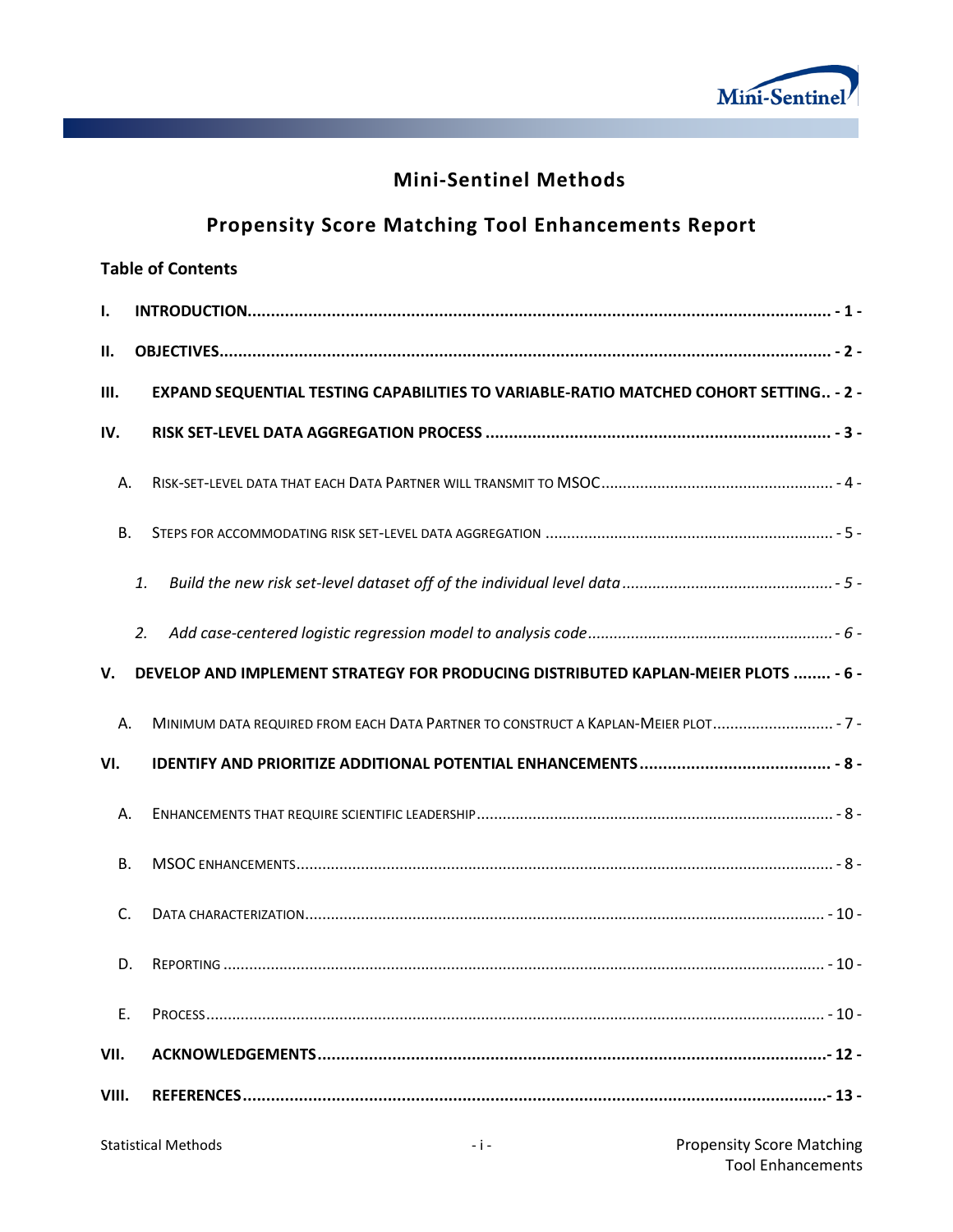

### **I. INTRODUCTION**

The Mini-Sentinel pilot recently developed and introduced a suite of Prospective Routine Observational Monitoring Program Tools (PROMPTs) to enable FDA to perform sequential surveillance of health outcomes related to new products as patient experience with these products accrues in the Mini-Sentinel Distributed Database.<sup>[1](#page-14-0)</sup> The PROMPTs include four modules – three that use a cohort-based design and one that uses a self-controlled design.<sup>[2-5](#page-14-1)</sup> FDA is currently using one of the cohort-based approaches – the Propensity Score Matching (PSM) module – in ongoing assessments of newly marketed medications.<sup>6,[7](#page-14-3)</sup>

The PSM module comprises a suite of flexible, scalable, modular SAS macros that perform effect estimation in a distributed data setting based on propensity-score matched sequential new user cohorts[.8](#page-15-0) The PSM module was originally built on top of Mini-Sentinel's Modular Program 3 (MP3), which was a program that created cohorts of new users for one or more drug/procedures of interest and indicators of incident events.<sup>9</sup> The stand-alone MP3 has since been retired within Mini-Sentinel and the PSM module has now been integrated into the newer Cohort Identification and Descriptive Analysis  $(CDA)$  tool.<sup>10</sup> The adjustment component of the PSM module takes the cohort of new users identified by CIDA and creates indicators for predefined covariate conditions, procedures, and concomitant drug exposures (defined through diagnostic codes, procedure codes and prescription medication claims) and calculates a combined Charlson-Elixhauser comorbidity score.<sup>[11](#page-15-3)</sup> The program has the option for the use of the high-dimensional propensity score (hdPS) algorithm to identify empirical confounders as well.<sup>12</sup> The matching component of the module performs both fixed and variable-ratio propensity score matching using a nearest-neighbor matching algorithm with any of three user-specified maximum matching calipers (i.e., 0.01, 0.025, and 0.05 on the propensity score scale).

The PSM tool produces datasets that remain behind Data Partner firewalls and others that are returned to the Mini-Sentinel Operations Center (MSOC). The de-identified datasets that each Data Partner returns to the MSOC are used in a site-stratified Cox proportional hazards model to estimate an overall hazard ratio across Data Partners. This de-identified dataset includes an indicator of exposure status, an indicator of whether patients experienced the outcome of interest, a variable indicating the number of days of follow-up, and a propensity score value, which summarizes into a single scalar variable all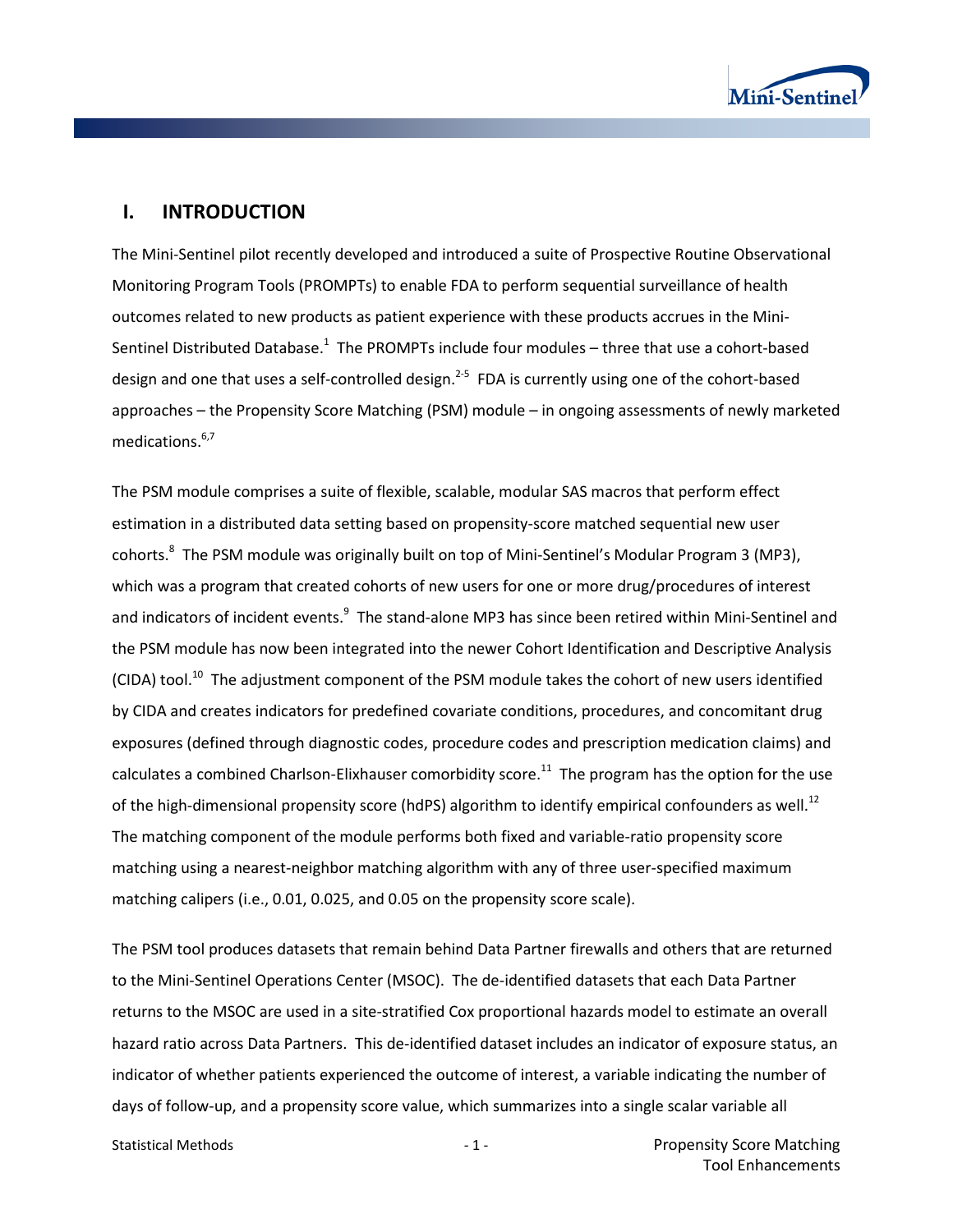

demographic, clinical, and health service utilization variables necessary for confounding adjustment. If requested, subgroup indicators for selected covariates can be returned to the MSOC. No patient identifiers are returned in this dataset.

The PSM tool also automatically returns a number of output files, including Tables 1 from both matched and unmatched new user cohorts from each Data Partner and propensity score distributions before and after matching from each Data Partner. The module also produces as an output file the aggregate exposure and outcome data needed for the maximum sequential probability ratio test (maxSPRT), which is a likelihood-ratio test for binomial data. This file is fed into the 'R sequential' software package developed as part of the self-controlled PROMPT to perform sequential testing in the matched cohort.

## **II. OBJECTIVES**

This Workgroup addressed four specific aims related to expanding the capabilities of the PROMPT PSM module:

- 1. Expand sequential testing capabilities to variable-ratio matched cohort setting (Section III)
- 2. Incorporate risk-set level data aggregation process (Section IV)
- 3. Develop and implement strategy for producing distributed Kaplan-Meier plots (Section V)
- 4. Identify and prioritize additional potential enhancements (Section VI)

## **III. EXPAND SEQUENTIAL TESTING CAPABILITIES TO VARIABLE-RATIO MATCHED COHORT SETTING**

The PSM tool enables estimation of multiple parameters, including both hazard ratios and incidence rate differences based on either fixed or variable patient follow-up periods. The tool uses the same maxSPRT sequential testing procedure and the same R Sequential package that is used in the PROMPT Self-Controlled tool.<sup>13</sup> The matching ratio must be fixed to apply the original R sequential functions for binomial data; that is, the number of patients exposed to the comparator product who are matched to patients exposed to the product of interest must be constant (e.g., 1:1 or 1:2). While fixed 1:1 matching (which is the default in the current module) ensures the best balance in covariates between treatment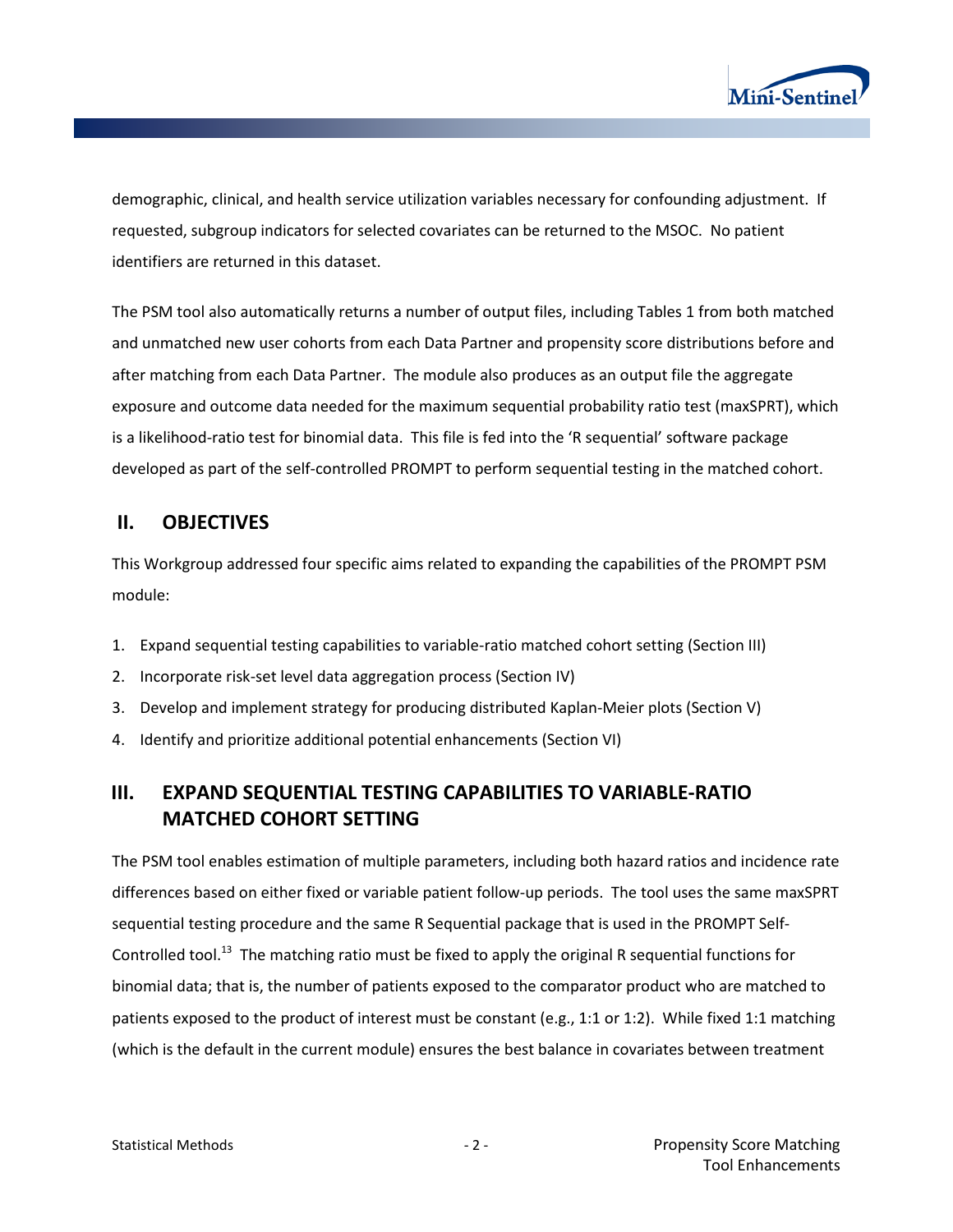

groups, variable ratio matching (i.e., matching more than one member in one treatment group to each member of the other group) can increase statistical power.

The Workgroup developed extensions to the R Sequential binomial functions to accommodate variable ratio matching. The extensions have been implemented in the free 'R Sequential' package (<http://cran.r-project.org/web/packages/Sequential/index.html>). Currently, the new functions are available for FDA and MSOC and they will be part of the next official release of the R Sequential package, which is scheduled for early June 2015.

### **IV. RISK SET-LEVEL DATA AGGREGATION PROCESS**

The PROMPT PSM tool generates de-identified, individual-level datasets (including only exposure status, outcome status, propensity score, and indicators for subgroup variables) at each Data Partner. These files are then transmitted to MSOC where they are appended across Data Partners. A site-stratified Cox proportional hazards regression model is used to analyze the appended data sets. A legal expert reviewed a prototype of the dataset that is transferred and confirmed that it complies with HIPAA (Rassen JA et al. Evaluating strategies for data sharing and analyses in distributed data settings. Mini-Sentinel 2013. Available at: [http://www.mini-](http://www.mini-sentinel.org/methods/methods_development/details.aspx?ID=1041)

[sentinel.org/methods/methods\\_development/details.aspx?ID=1041\)](http://www.mini-sentinel.org/methods/methods_development/details.aspx?ID=1041). Despite this HIPAA-compliant data-transfer, one Data Partner indicated that it was not able to transmit data in this file format for a portion of their covered population, namely those for which they provided administrative services only (ASO). ASO arrangements are those in which an employer funds its own health insurance program but hires another organization to perform specific administrative services, such as claims processing.

To overcome this issue, the Workgroup implemented an alternative approach that rolls the individuallevel data into risk-set-level data, before being transmitted. This case-centered logistic regression approach permits exactly the same propensity-score matched analysis with Cox proportional hazards regression, but achieves this without the need for individual-level data.[14](#page-15-6) **Table 1** provides revised sample data for a hypothetical cohort that would be transmitted by each Data Partner to the MSOC using the risk set-level data aggregation process. MSOC confirmed with the respective Data Partner that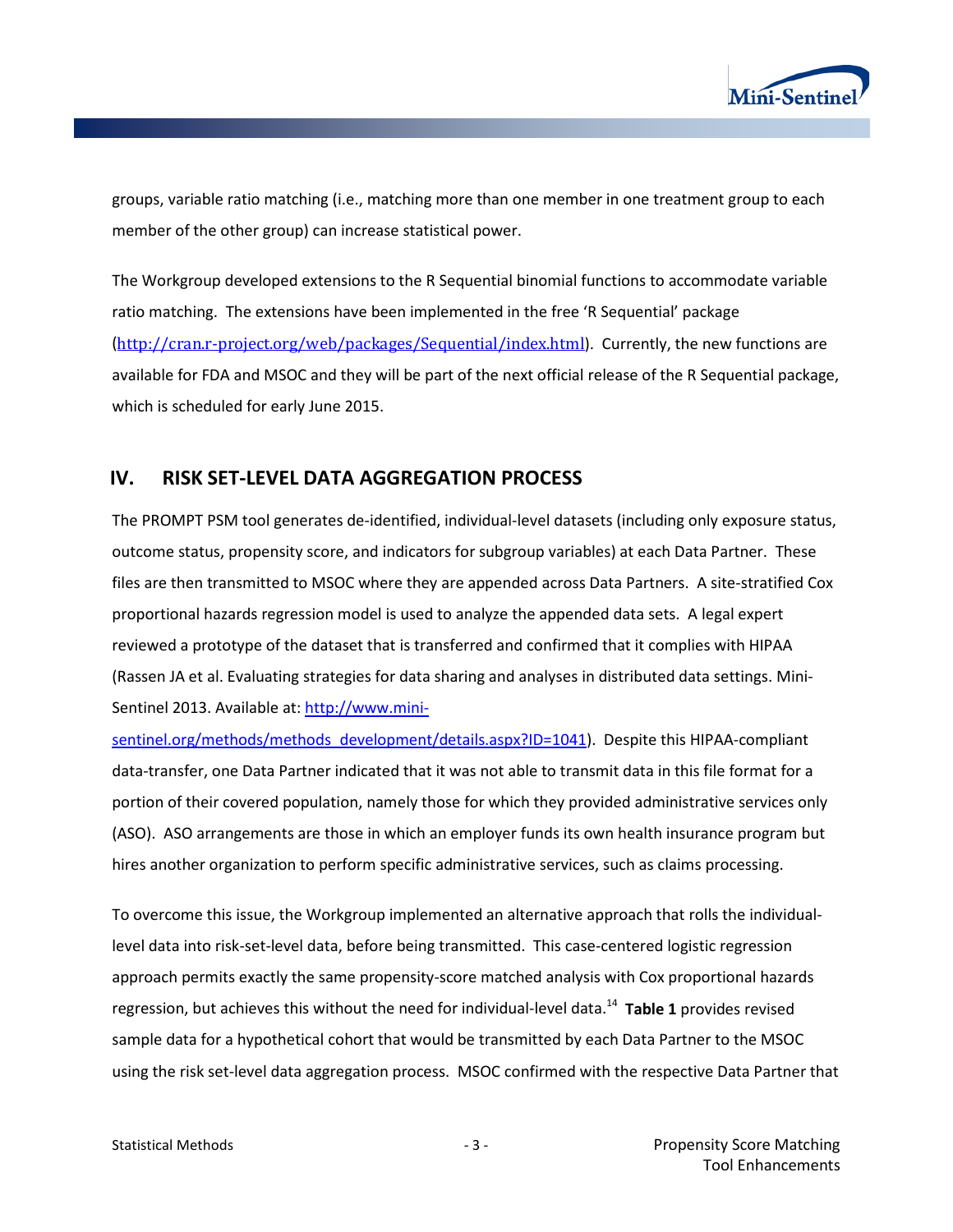

transmission of data at this level was permissible for the ASO population. Using this approach, data transfer for both ASO and non-ASO populations would be accomplished using risk set-level data.<sup>14</sup>

#### **A. RISK-SET-LEVEL DATA THAT EACH DATA PARTNER WILL TRANSMIT TO MSOC**

**Table 1** provides revised sample data for a hypothetical cohort that would be transmitted by each Data Partner to the MSOC using the risk set-level data aggregation process. Each row represents a risk set, which is defined by a propensity score-matched set in which one or more patients experienced the outcome of interest. For each risk set, only information about the number of days following the index date that the outcome occurred, the case's exposure status, the probability of exposure among all patients in the risk set is needed. For example, in the first risk set, (Risk set ID = 1), the outcome occurred 73 days after treatment initiation (Follow-up days = 73) and the case was exposed to the drug of interest (Case exposure status = 1), and one in five patients in the risk set were exposed (Exposure probability in risk set = 0.2000). Note that non-informative risk sets (e.g., those in which no outcome occurs) are not transmitted.

| <b>Data Partner</b><br>ID | <b>Matching</b><br>strategy | <b>Risk set</b><br>ID | <b>Matched</b><br>set ID | Case exposure<br>status | <b>Exposure probability in</b><br>risk set* | Follow-up<br>days |
|---------------------------|-----------------------------|-----------------------|--------------------------|-------------------------|---------------------------------------------|-------------------|
|                           |                             |                       |                          |                         | 0.2000                                      | 73                |
|                           |                             | ำ                     | 2                        | 0                       | 0.5000                                      | 44                |
|                           |                             | 3                     | $\overline{2}$           | $\Omega$                | 0.0000                                      | 163               |
|                           |                             | 4                     | 3                        | $\Omega$                | 0.3333                                      | 101               |
|                           | $\cdots$                    | $\cdots$              | $\cdots$                 | $\cdots$                | $\cdots$                                    | $\cdots$          |
|                           | 18                          |                       | n                        | 1                       | 1.0000                                      | 88                |

**Table 1. Example of Risk-Set-Level Data That Each Data Partner Transmits to MOSC**

Note that 'exposure probability' refers to the probability that patients were exposed to the drug of interest (e.g., new drug) versus the comparator.

Workgroup members worked closely with MSOC and the developers to implement this enhancement. MSOC confirmed with the respective Data Partner that transmission of data at this level was permissible for the ASO population. Using this approach, data transfer for both ASO and non-ASO populations would be accomplished using risk set-level data. Use of the risk-set level data approach therefore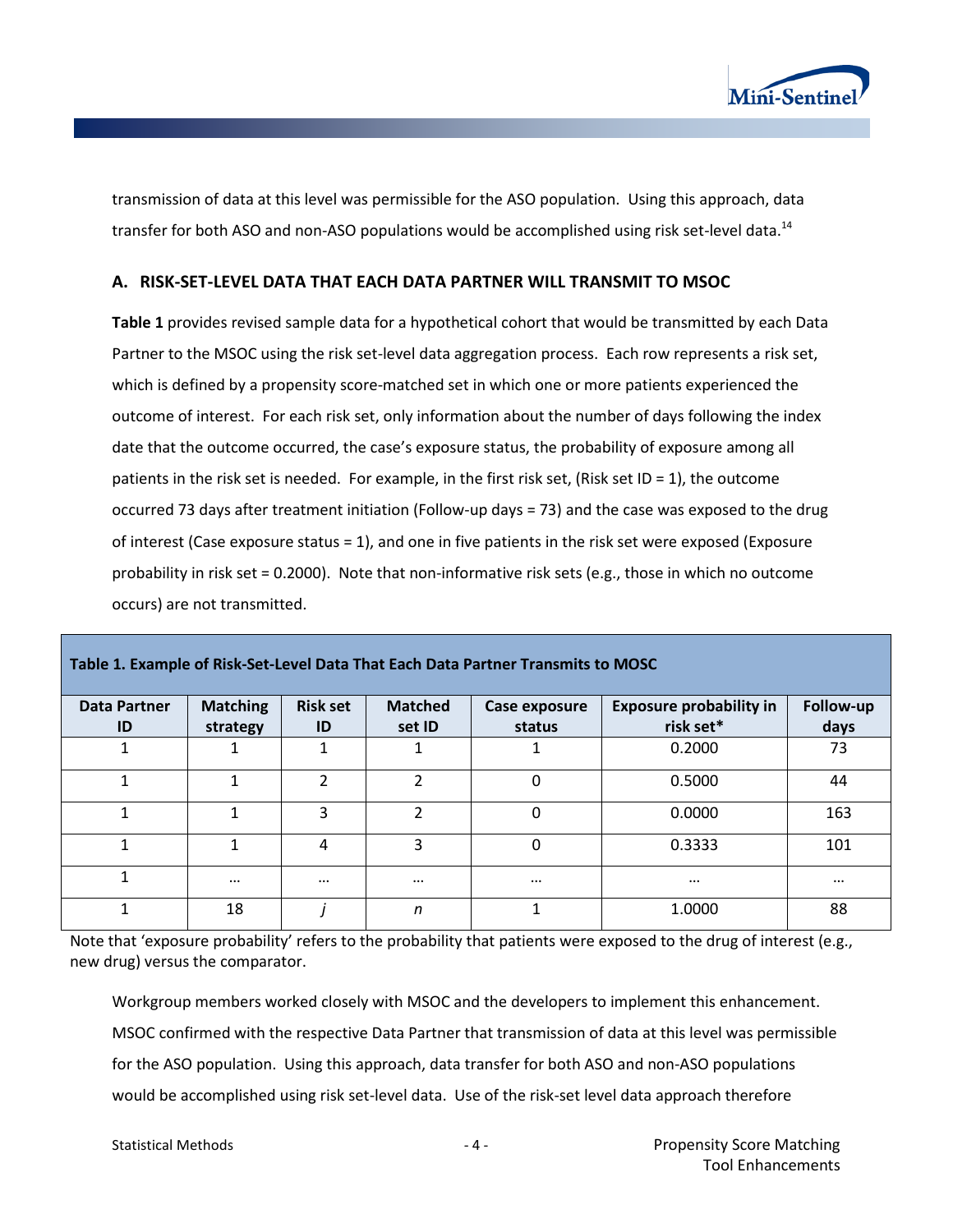

enables the inclusion of a potentially larger sample but the de-identified individual-level data approach permits more analytic flexibility at the MSOC, such as the ability to apply different propensity score matching strategies.

#### **B. STEPS FOR ACCOMMODATING RISK SET-LEVEL DATA AGGREGATION**

The steps below outline the changes made to the PSM tool to accommodate the risk set-level data aggregation enhancement. Programming code and technical specifications for the original PSM tool are available on the Mini-Sentinel webpage [\(http://www.mini-](http://www.mini-sentinel.org/methods/methods_development/details.aspx?ID=1045)

[sentinel.org/methods/methods\\_development/details.aspx?ID=1045\)](http://www.mini-sentinel.org/methods/methods_development/details.aspx?ID=1045).

#### **1. Build the new risk set-level dataset off of the individual level data**

This is done at the Data Partner site before any data transfer to the MSOC. The new code deletes uninformative matched sets (i.e., those sets in which no patient has the event) from the original individual-level data set that would have been transmitted if the risk set-level data approach were not used. For each matched set, the code determines whether any patient had an event and, if no patient in the set had an event, it deletes the whole set because it does not contribute to the partial likelihood of the Cox model. From matched sets with at least one event, the code creates risk-set level observations for each informative matched set by first identifying the first event in the matched set, as defined by the event corresponding to the smallest follow-up time. The number of days between the index date (i.e., drug initiation date) and the event date is added to the risk set-level data set (i.e., Follow-up days variable). The exposure status of the case is also added to the risk set-level data set (i.e., Case exposure status). Among all patients in the matched set with follow-up time greater than or equal to the followup time for the case (including the case itself; these patients form the risk set), the code calculates the probability of exposure by dividing the number of exposed people by the total number of people in the risk set to get the probability of exposure. This exposure probability is added to the risk set-level data set (i.e., Exposure probability in risk set). If the risk set contains more than one event, the code repeats this process of forming risk sets and determining the case exposure status, the follow-up days, and the exposure probability for each event. A separate observation is created for each case-defined risk set.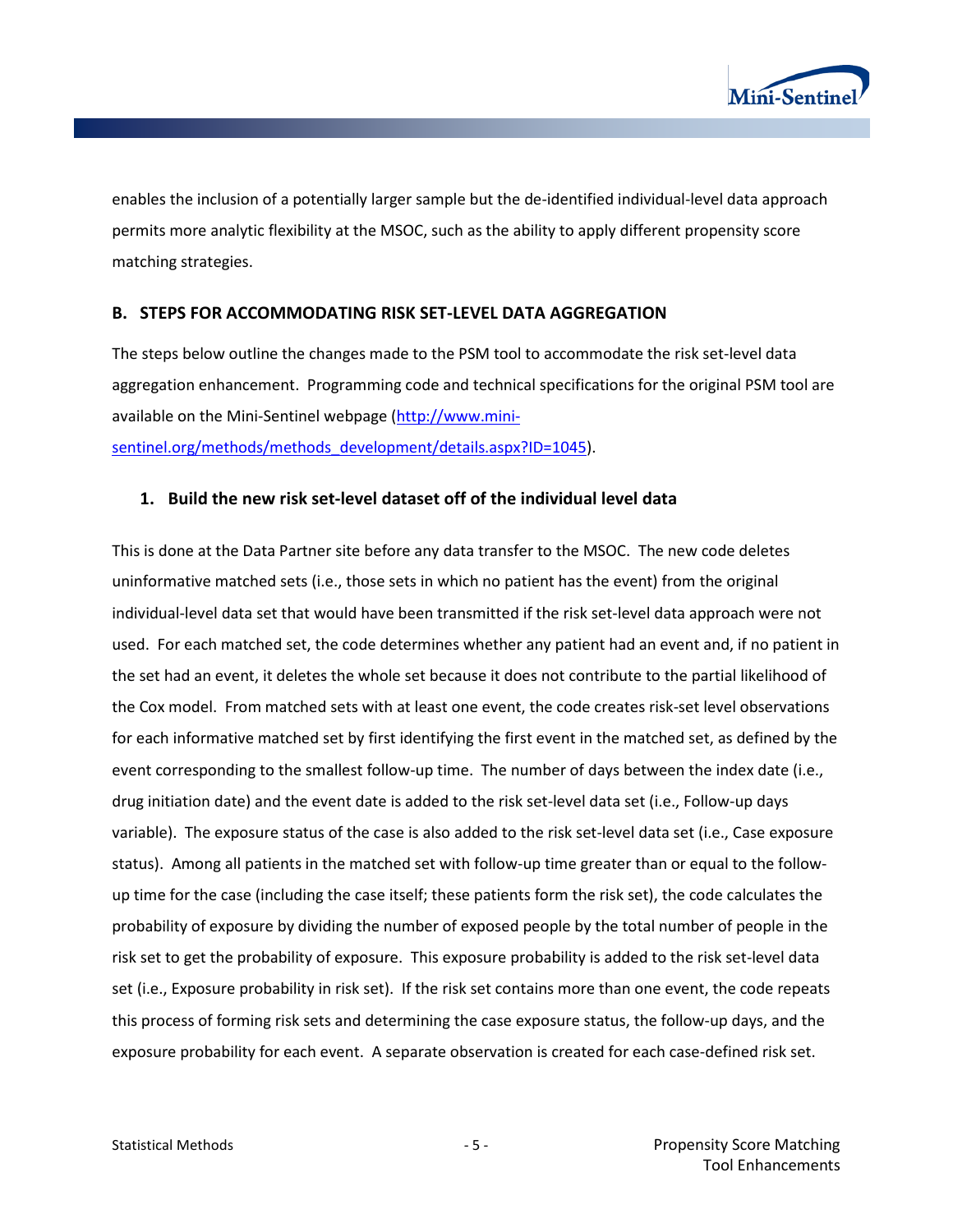

#### **2. Add case-centered logistic regression model to analysis code**

As described above, the analysis of the individual-level data sets is done at the MSOC using standardized code that appends the data sets from each Data Partner and fits a site-stratified Cox proportional hazard model. This functionality is retained in the enhanced code, but an additional model – the case-centered logistic regression model – is added to the standardized code to analyze the risk set-level data. This is accomplished by first creating a variable to convert the exposure probability in the risk set to log odds of exposure by taking the natural log of the odds of exposure, where the odds of exposure is exposure probability divided by one minus exposure probability. This variable is then used as an offset in the logistic regression model, in which the case's exposure status in each risk set is the dependent variable.

The risk set level approach enables all of the diagnostics of the original PSM tool, including propensity score distribution figures and tables depicting distributions of baseline covariates between exposure groups. It is important to note that the risk set-level data aggregation enhancement is implemented as an alternative to use of the individual-level dataset, so that the tool retains the option of using either approach.

## **V. DEVELOP AND IMPLEMENT STRATEGY FOR PRODUCING DISTRIBUTED KAPLAN-MEIER PLOTS**

During the project period, the Workgroup identified that the addition of a Kaplan-Meier plot as a standard PSM tool output would be a high-priority enhancement. An important consequence of the incorporation of the risk set-level data aggregation process is that the risk set-level dataset that the Data Partners transmit to MSOC does not contain the necessary information for constructing Kaplan-Meier plots. The Workgroup considered several options for constructing Kaplan-Meier plots in the setting of distributed data analyses where individual-level data are not returned by Data Partners.

The Workgroup determined that an aggregate Kaplan-Meier plot could be constructed using minimal information (see **[Table 2](#page-8-0)**). The only information required is the number of individuals in each exposure group who remain under observation at each follow-up day relative to the index, drug initiation date,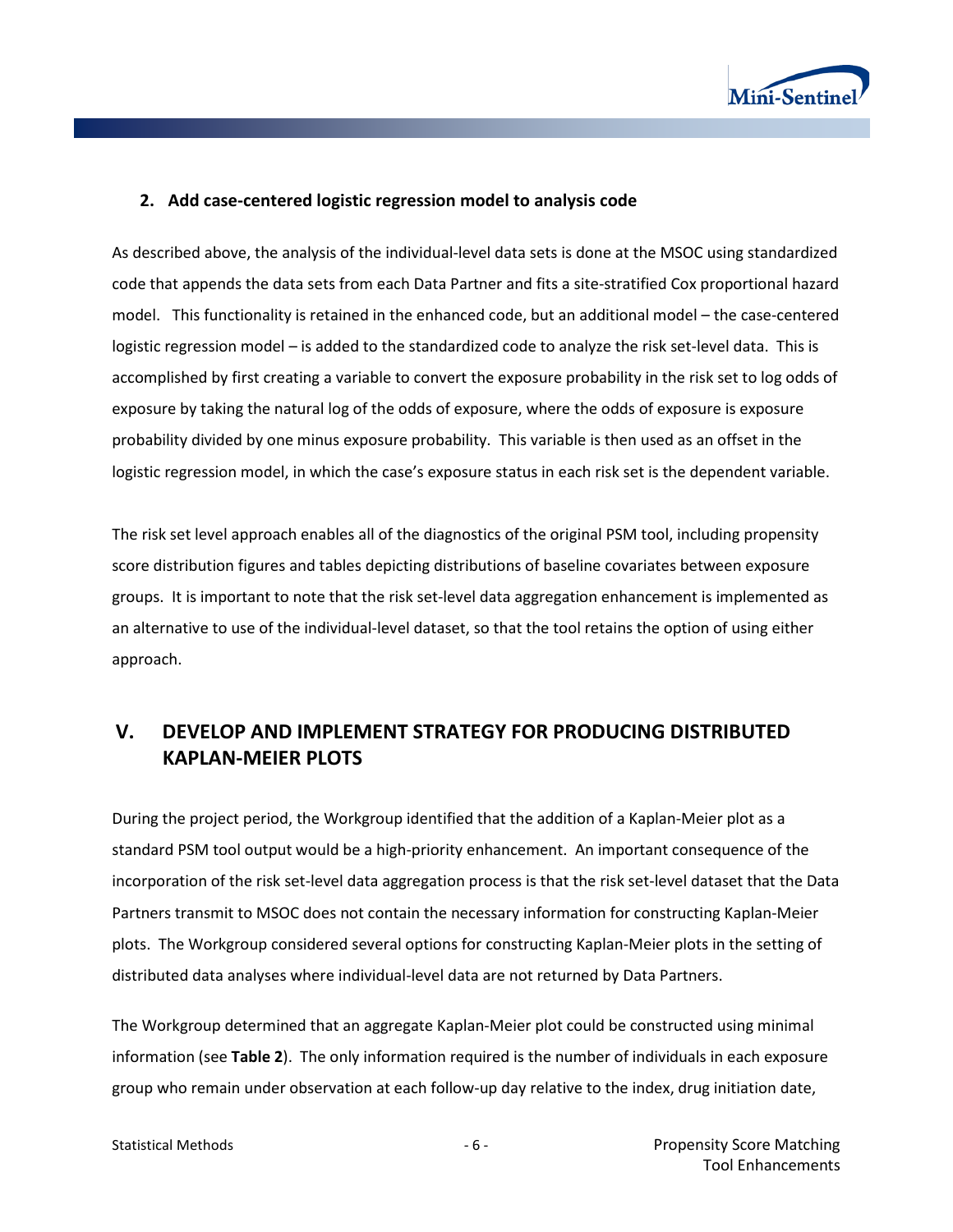

and the number of these individuals who experience the event of interest on each follow-up day. Numbers of patients and outcomes in each group on each follow-up day can then be summed across contributing Data Partners. This provides the necessary information to construct exactly the same Kaplan-Meier plot that can be constructed using individual-level data returned by each Data Partner.

### **A. MINIMUM DATA REQUIRED FROM EACH DATA PARTNER TO CONSTRUCT A KAPLAN-MEIER PLOT**

<span id="page-8-0"></span>

| Table 2. Example of Minimum Data Required from Each Data Partner to<br><b>Construct a Kaplan-Meier Plot</b> |                                    |                          |                                      |                            |  |  |  |  |  |
|-------------------------------------------------------------------------------------------------------------|------------------------------------|--------------------------|--------------------------------------|----------------------------|--|--|--|--|--|
| Follow-up<br>day                                                                                            | <b>Exposed</b><br>patients at risk | <b>Exposed</b><br>events | <b>Unexposed</b><br>patients at risk | <b>Unexposed</b><br>events |  |  |  |  |  |
| $\mathbf{1}$                                                                                                | 10000                              | 0                        | 10000                                | 0                          |  |  |  |  |  |
| $\overline{2}$                                                                                              | 10000                              | 0                        | 9999                                 | $\mathbf{1}$               |  |  |  |  |  |
| 3                                                                                                           | 9999                               | 0                        | 9997                                 | $\mathbf{1}$               |  |  |  |  |  |
| 4                                                                                                           | 9996                               | $\mathbf{1}$             | 9993                                 | $\mathbf 0$                |  |  |  |  |  |
| 5                                                                                                           | 9990                               | $\mathbf{1}$             | 9989                                 | $\mathbf{1}$               |  |  |  |  |  |
|                                                                                                             |                                    |                          |                                      |                            |  |  |  |  |  |
|                                                                                                             |                                    |                          |                                      |                            |  |  |  |  |  |
|                                                                                                             |                                    |                          |                                      |                            |  |  |  |  |  |
|                                                                                                             |                                    |                          |                                      |                            |  |  |  |  |  |
|                                                                                                             |                                    |                          |                                      |                            |  |  |  |  |  |
| 365                                                                                                         | 5000                               | $\mathbf{1}$             | 4500                                 | $\mathbf{1}$               |  |  |  |  |  |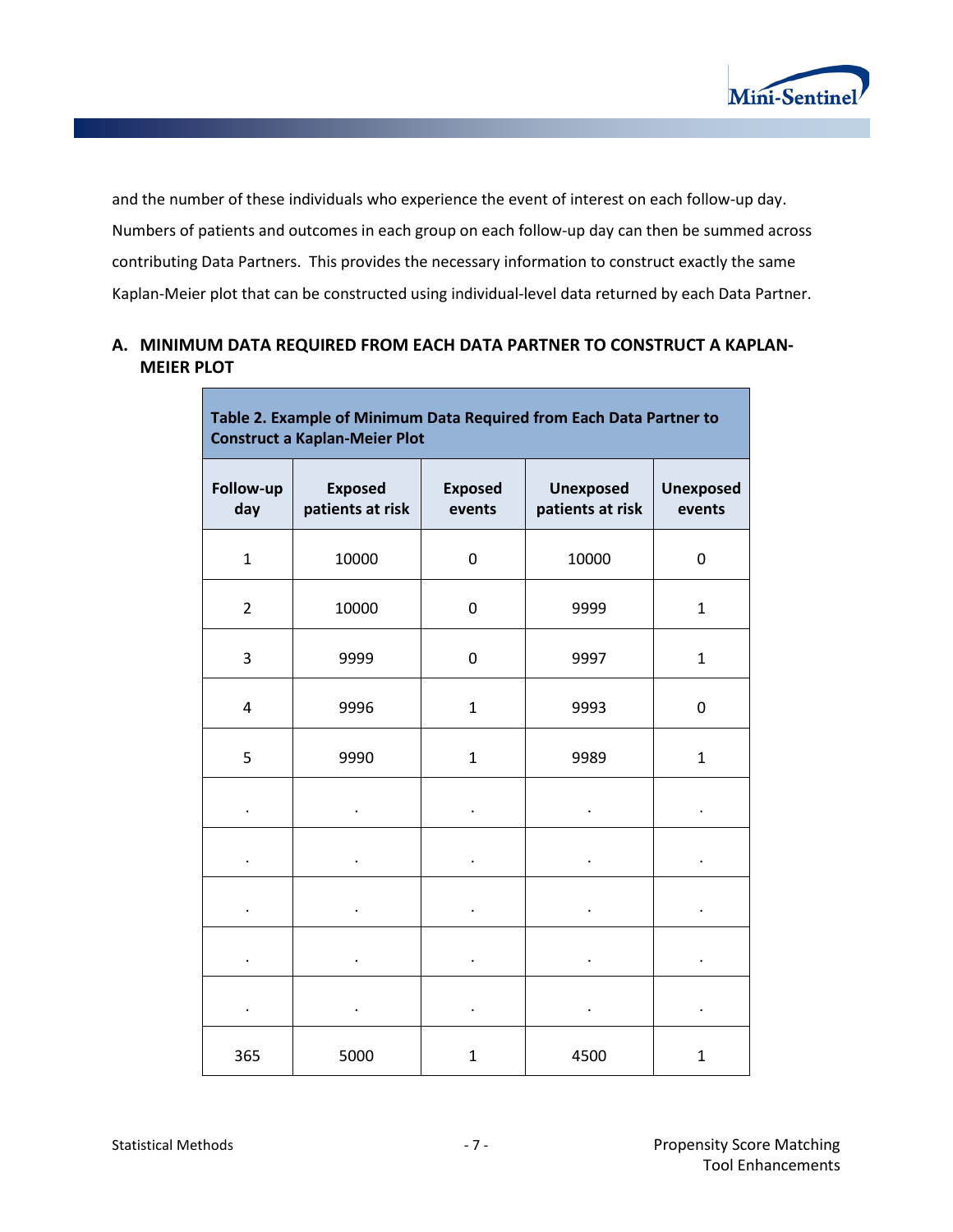

MSOC confirmed with the relevant Data Partner that transmission of data at this level was permissible for the ASO population. The creation of this table is being included as part of the risk set-level data aggregation enhancement described above.

### **VI. IDENTIFY AND PRIORITIZE ADDITIONAL POTENTIAL ENHANCEMENTS**

The fourth objective of the Workgroup was to identify and prioritize future enhancements to propensity score-based tools, which are listed below. Note that the MSOC envisions combining the propensity score-based tools (e.g., PSM and IPTW modules) into a single tool that includes the functionality of both individual programs. The potential enhancements below are separated into those that require scientific leadership, those that would be the responsibility of the MSOC, those related to data characterization, and those related to the reporting tools. Note that all enhancements would be compatible with both individual-level and risk set-level data set approaches.

#### **A. ENHANCEMENTS THAT REQUIRE SCIENTIFIC LEADERSHIP**

- Develop optional risk set level data return approach for propensity score-stratified analysis
	- o Add parameter to enable requestor-specified number of strata (e.g., quintiles, deciles, vigintiles, centiles, etc).
- Add ability to perform PS trimming
- Develop additional approaches for incorporating propensity score into the analysis (inverse probability weighting and regression)
- For 1:1 matching, add the capability to stratify by follow-up time to explore time-varying hazards
- Add ability to define multiple comparison groups. Would allow n-wise (vs. pair wise) comparison. Would require changes to PSM calculation.

#### **B. MSOC ENHANCEMENTS**

• Add parameters to enable inclusion of any variable and fixed ratio matching cap (e.g., 2, 3 for fixed or 5, 10 for variable)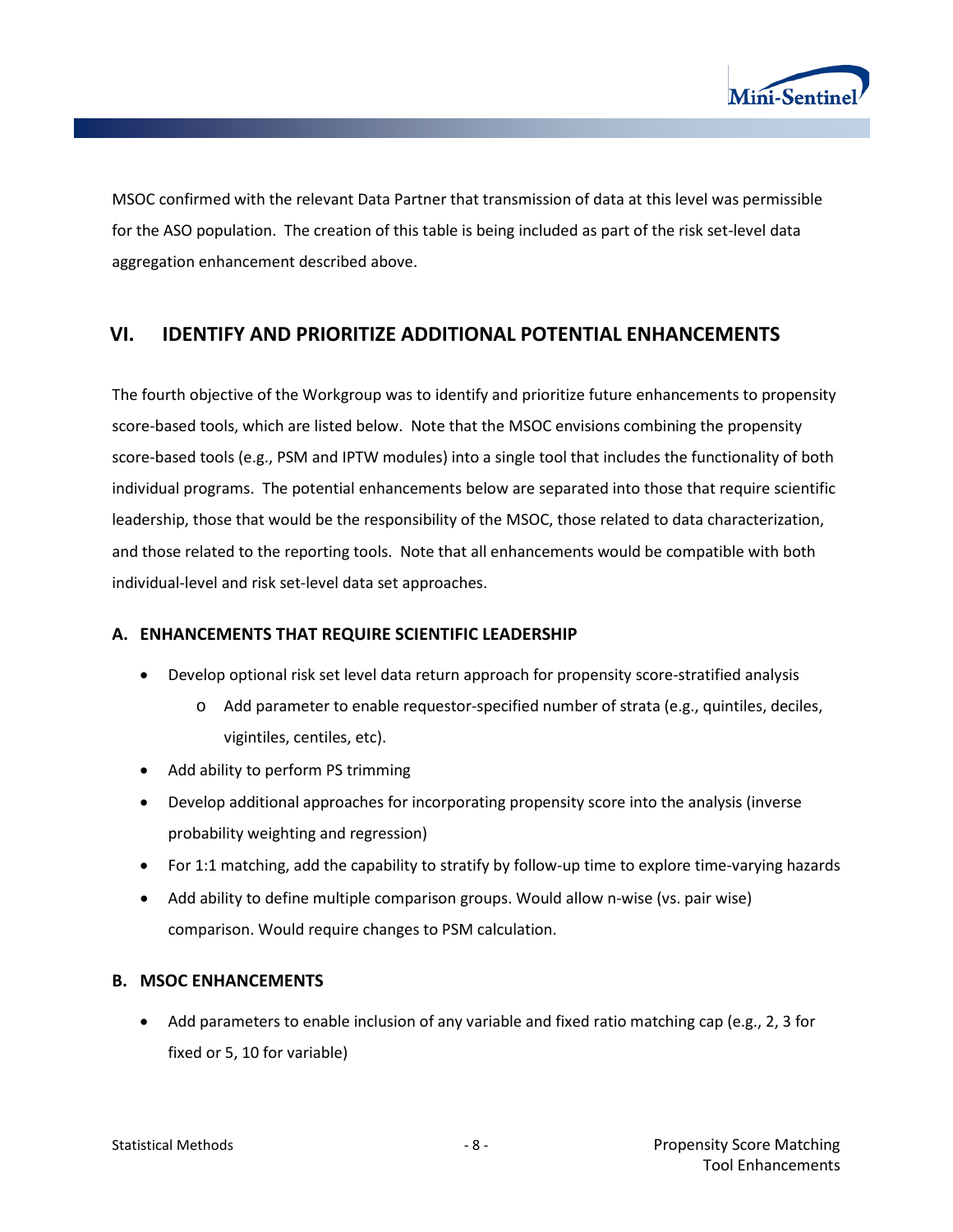

- For 1:1 matching, add the capability to do unconditional analysis (worth noting that the unconditional analysis can only be done for fixed-ratio matching (e.g., fixed 1:1, 2:1, 3:1, etc). Conditional analysis is required for variable matching.
- Make specification of health service utilization covariates in the PS estimation models be requester-defined (i.e., no longer automatically include variables into the model)
- Add ability to include TIME and YEAR to Table 1 output
- Create Table 1 output for variable matching ratio option
- Add ability to adjust for additional covariates in the model used to estimate the HR and 95% CIs (for covariates that, based on standardized difference information, may not be adjusted for adequately by matching on PS). This is likely only possible for assessments that request patientlevel information.
- Add more flexibility for defining covariates:
	- o Add ability to define different look back windows for covariates, and optionally include the index date in the look back window. This requires CIDA tool modification and would benefit any future analyses that use the analytic dataset output by CIDA.
	- o Add ability to select primary, secondary, unspecified positions for covariate
	- o Add ability to specify location of codes (e.g., inpatient, outpatient, emergency department) for covariates
	- o Enable more complex covariate definitions (e.g., requirement of 2 outpatient diagnosis codes; presence of a diagnosis code OR a drug dispensation)
- Enhance flexibility of subgroup analyses: currently, the program can accommodate subgroup analyses of any variable included in the PS model. For continuous variables (e.g., age), the same categories are used for both confounding adjustment in the PS model and for defining the subgroup categories. This modification would enable separate forms of the variables for inclusion in the PS model and for defining subgroups.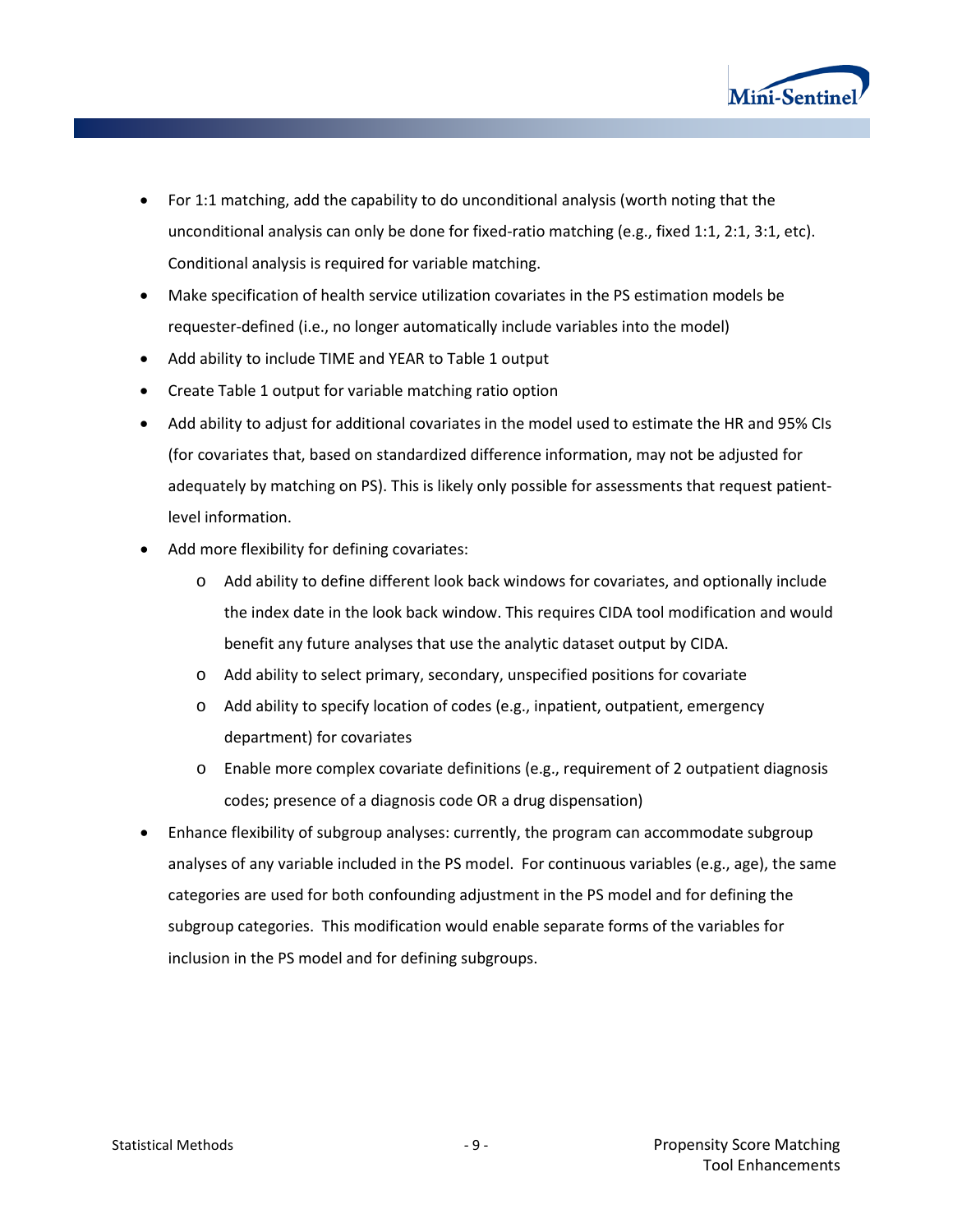

#### **C. DATA CHARACTERIZATION**

- Create a wider Table 1 to profile baseline covariates over time to "diagnose" whether there may be differential censoring; the wider Table 1 can be created at a user-defined follow-up time point, such as median outcome event time
- Allow comparisons (details to be specified) between patients in time interval 1 in look 1 and patients in time interval 1 in look 2 (to observe potential data changes) to understand data changes across ETLs and impact on analyses
- Create Table 1 for each subgroup

#### **D. REPORTING**

- Show number of matched controls as a function of propensity score (alternative approach is to define matching caliper as a proportion (e.g., 0.2) of the standard deviation of the logit of the propensity score)
- Output distribution of number of matches per patient for variable matching ratio requests
- Create forest plots (for site-specific effect estimates) and include in standard reporting
- Create histogram of number of controls in each matched set (To get some idea about the ratios in the variable matching)
- Add columns indicating informative events in the Cox (or case-centered logistic regression) model in addition to total analysis-eligible events in the cohorts (note, these are currently produced in a separate file that is used in the sequential R code)
- Remove Absolute Difference and Standardized Difference from baseline characteristic tables for the following variables: Patients, Events while on therapy, Mean person-days at risk
- Change the footnote ("standard deviation where no % follows the value") to "mean and standard deviation where no % follows the value" and add the superscript 1 to the "N" columns, too
- Expand number of decimal places to 2 for Absolute Difference and Standardized Difference

#### **E. PROCESS**

• Move matching from Java to SAS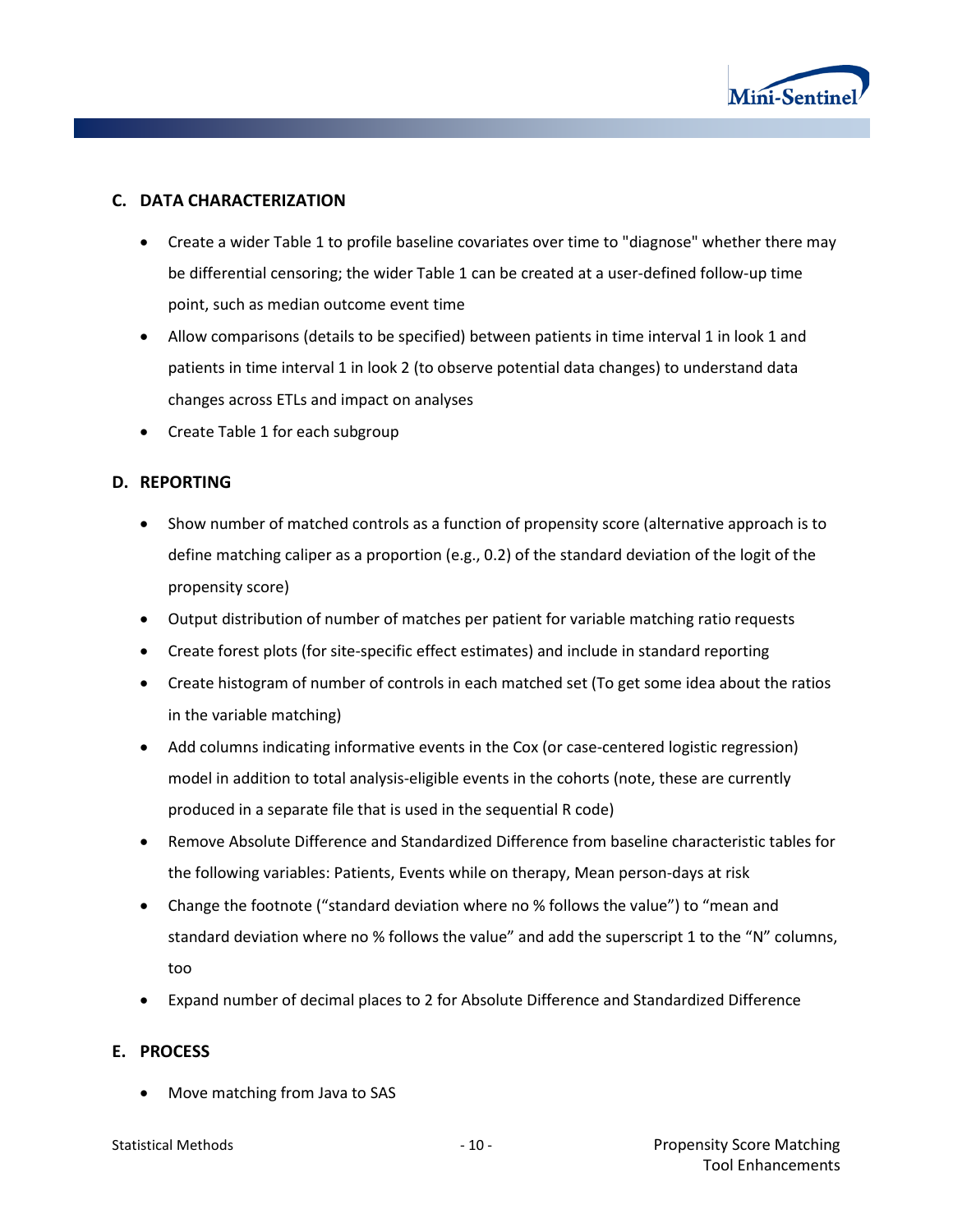

- Move hdPS from Java to SAS
- Eliminate need for Excel "Table 1 template". MSOC should receive the information as a dataset and create a local aggregation and reporting program.

Workgroup leads will continue to work with MSOC to accommodate above mentioned enhancements in future versions of the PROMPT PSM tool.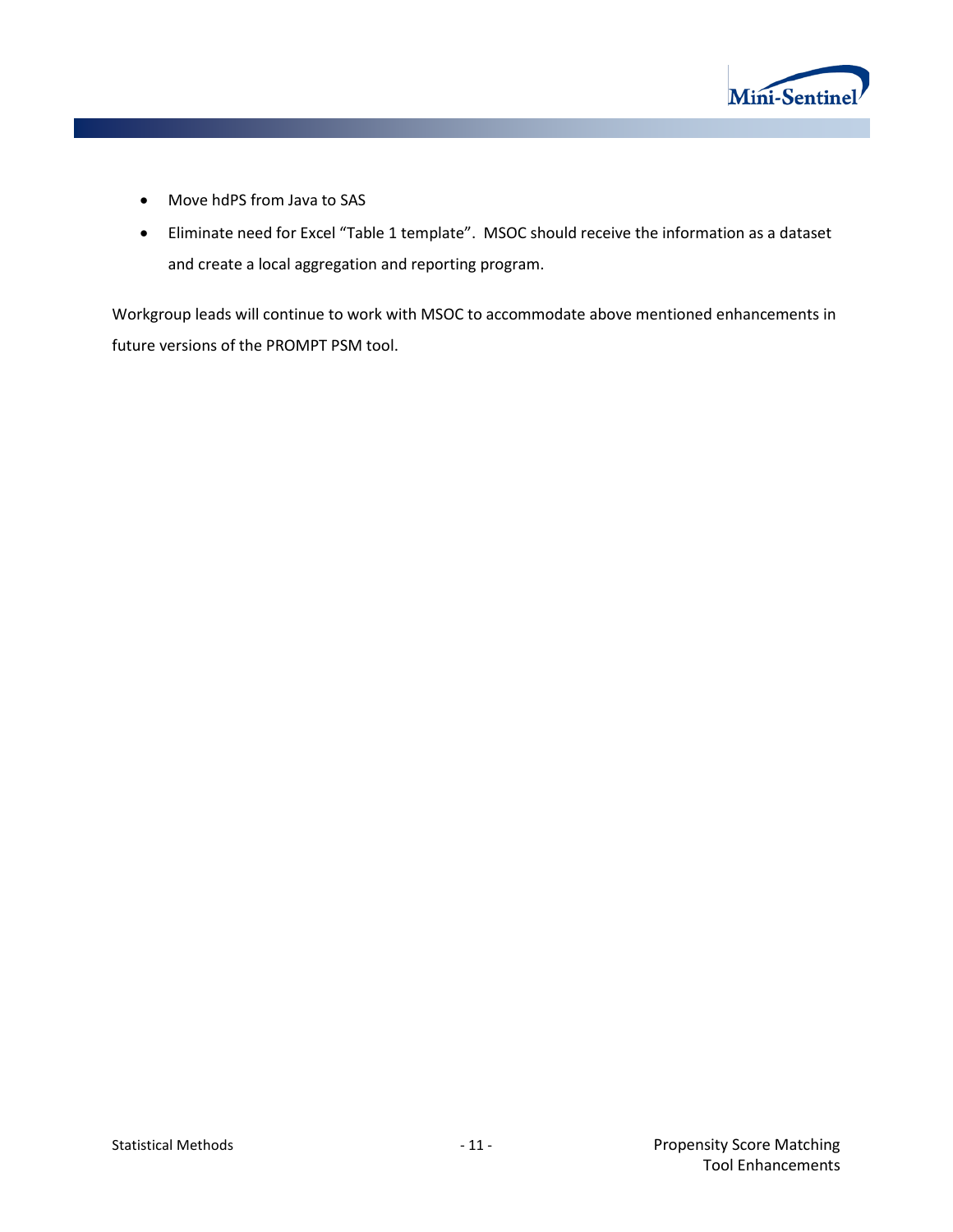

## **VII. ACKNOWLEDGEMENTS**

We thank Sophia Axtman and Susan Forrow for their effective project management and support.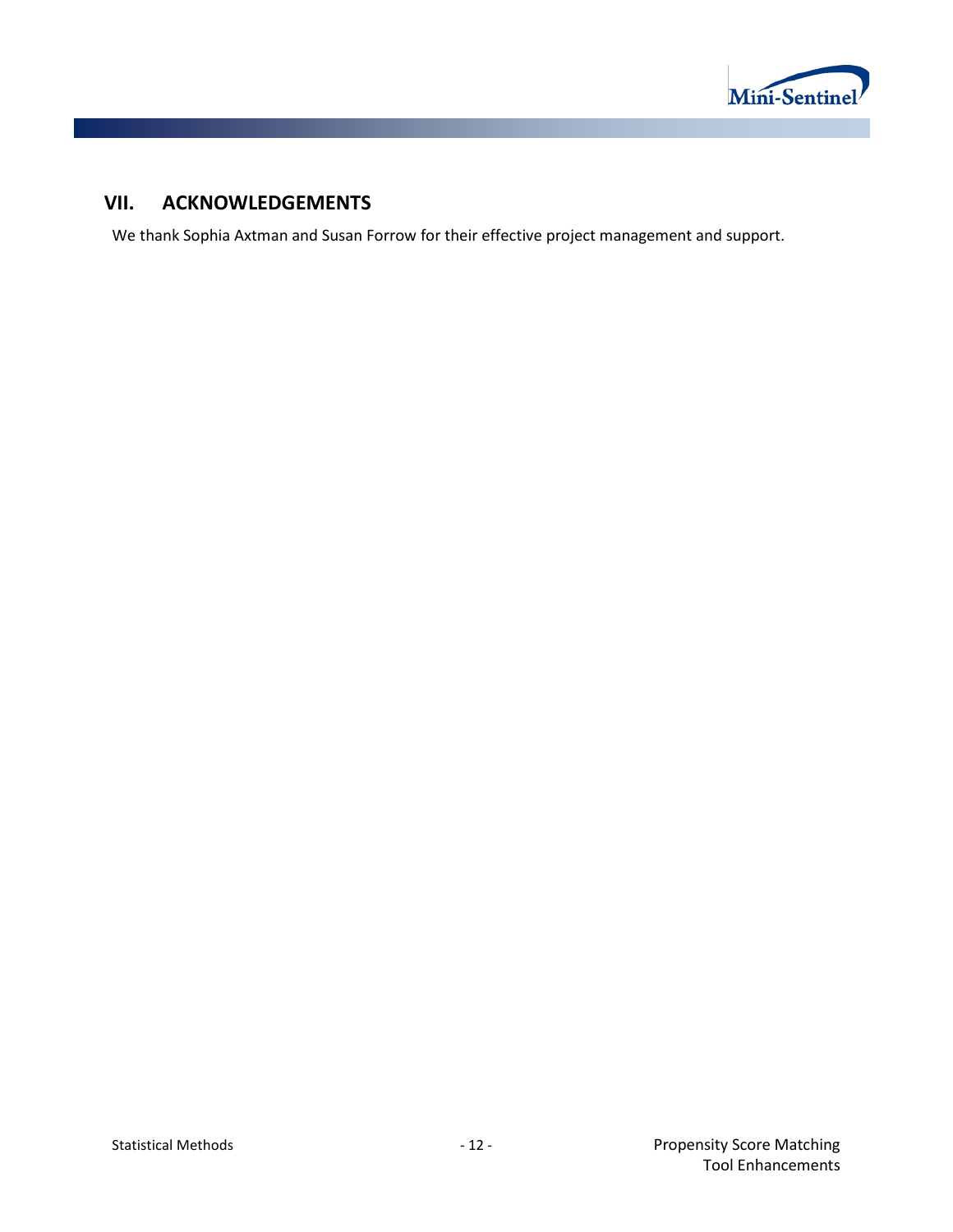

## **VIII. REFERENCES**

- <span id="page-14-0"></span>1. Prospective Routine Observational Monitoring Program Tools (PROMPT) Users' Guide. Mini-Sentinel 2014; available at [http://www.mini](http://www.mini-sentinel.org/work_products/Statistical_Methods/Mini-Sentinel_PROMPT_Users-Guide.pdf)[sentinel.org/work\\_products/Statistical\\_Methods/Mini-Sentinel\\_PROMPT\\_Users-Guide.pdf.](http://www.mini-sentinel.org/work_products/Statistical_Methods/Mini-Sentinel_PROMPT_Users-Guide.pdf)
- <span id="page-14-1"></span>2. Mini-Sentinel Prospective Routine Observational Monitoring Program Tool: Creation of the Analytic Dataset and Conducting Analysis for the Group Sequential Generalized Estimating Equation (GS GEE) Tool Technical Users' Guide version 1.0. Mini-Sentinel 2014; available at [http://www.mini-sentinel.org/work\\_products/Statistical\\_Methods/Mini-](http://www.mini-sentinel.org/work_products/Statistical_Methods/Mini-Sentinel_PROMPT_Group-Sequential-Generalized-Estimating-Equation-Tool_Users-Guide.pdf)[Sentinel\\_PROMPT\\_Group-Sequential-Generalized-Estimating-Equation-Tool\\_Users-Guide.pdf.](http://www.mini-sentinel.org/work_products/Statistical_Methods/Mini-Sentinel_PROMPT_Group-Sequential-Generalized-Estimating-Equation-Tool_Users-Guide.pdf)
- 3. Cook A, Wellman R, Nelson J. Mini-Sentinel Prospective Routine Observational Monitoring Program Tool: Creation of the Analytic Dataset and Conducting Analysis for the Group Sequential Inverse Probability of Treatment Weighted (GS IPTW) Tool Technical Users' Guide version 1.0. Mini-Sentinel 2014; available at [http://www.mini](http://www.mini-sentinel.org/work_products/Statistical_Methods/Mini-Sentinel_PROMPT_Group-Sequential-Inverse-Probability-of-Treatment-Weighted-Regression-Tool_Users-Guide.pdf)[sentinel.org/work\\_products/Statistical\\_Methods/Mini-Sentinel\\_PROMPT\\_Group-Sequential-](http://www.mini-sentinel.org/work_products/Statistical_Methods/Mini-Sentinel_PROMPT_Group-Sequential-Inverse-Probability-of-Treatment-Weighted-Regression-Tool_Users-Guide.pdf)[Inverse-Probability-of-Treatment-Weighted-Regression-Tool\\_Users-Guide.pdf.](http://www.mini-sentinel.org/work_products/Statistical_Methods/Mini-Sentinel_PROMPT_Group-Sequential-Inverse-Probability-of-Treatment-Weighted-Regression-Tool_Users-Guide.pdf)
- 4. Mini-Sentinel Prospective Routine Observational Monitoring Program Tool: Continous and Group Sequential Analysis with Self-control Design Technical Users' Guide version 1.0. Mini-Sentinel 2014; available at [http://www.mini](http://www.mini-sentinel.org/work_products/Statistical_Methods/Mini-Sentinel_PROMPT_Self-Control-Design-Tool_Technical-Users-Guide.pdf)[sentinel.org/work\\_products/Statistical\\_Methods/Mini-Sentinel\\_PROMPT\\_Self-Control-Design-](http://www.mini-sentinel.org/work_products/Statistical_Methods/Mini-Sentinel_PROMPT_Self-Control-Design-Tool_Technical-Users-Guide.pdf)[Tool\\_Technical-Users-Guide.pdf.](http://www.mini-sentinel.org/work_products/Statistical_Methods/Mini-Sentinel_PROMPT_Self-Control-Design-Tool_Technical-Users-Guide.pdf)
- 5. Mini-Sentinel Prospective Routine Observational Monitoring Program Tool: Cohort Matching Technical Users' Guide version 1.0. Mini-Sentinel 2014; available at [http://www.mini](http://www.mini-sentinel.org/work_products/Statistical_Methods/Mini-Sentinel_PROMPT_Cohort-Matching-Tool_Technical-Users-Guide.pdf)[sentinel.org/work\\_products/Statistical\\_Methods/Mini-Sentinel\\_PROMPT\\_Cohort-Matching-](http://www.mini-sentinel.org/work_products/Statistical_Methods/Mini-Sentinel_PROMPT_Cohort-Matching-Tool_Technical-Users-Guide.pdf)[Tool\\_Technical-Users-Guide.pdf.](http://www.mini-sentinel.org/work_products/Statistical_Methods/Mini-Sentinel_PROMPT_Cohort-Matching-Tool_Technical-Users-Guide.pdf)
- <span id="page-14-2"></span>6. Carnahan R, Gagne JJ, Nelson J, et al. Mini-Sentinel Prospective Routine Observational Monitoring Program Tools (PROMPT): rivaroxaban surveillance. Mini-Sentinel 2014; available at [http://www.mini-sentinel.org/work\\_products/assessments/mini-sentinel\\_prompt\\_rivaroxaban](http://www.mini-sentinel.org/work_products/assessments/mini-sentinel_prompt_rivaroxaban-surveillance-plan.Pdf)[surveillance-plan.pdf.](http://www.mini-sentinel.org/work_products/assessments/mini-sentinel_prompt_rivaroxaban-surveillance-plan.Pdf)
- <span id="page-14-3"></span>7. Prospective routine observational monitoring of mirabegron. Mini-Sentinel 2014; available at [http://www.mini-sentinel.org/work\\_products/Assessments/Mini-](http://www.mini-sentinel.org/work_products/Assessments/Mini-Sentinel_PROMPT_Mirabegron-Surveillance-Plan.pdf)[Sentinel\\_PROMPT\\_Mirabegron-Surveillance-Plan.pdf.](http://www.mini-sentinel.org/work_products/Assessments/Mini-Sentinel_PROMPT_Mirabegron-Surveillance-Plan.pdf)